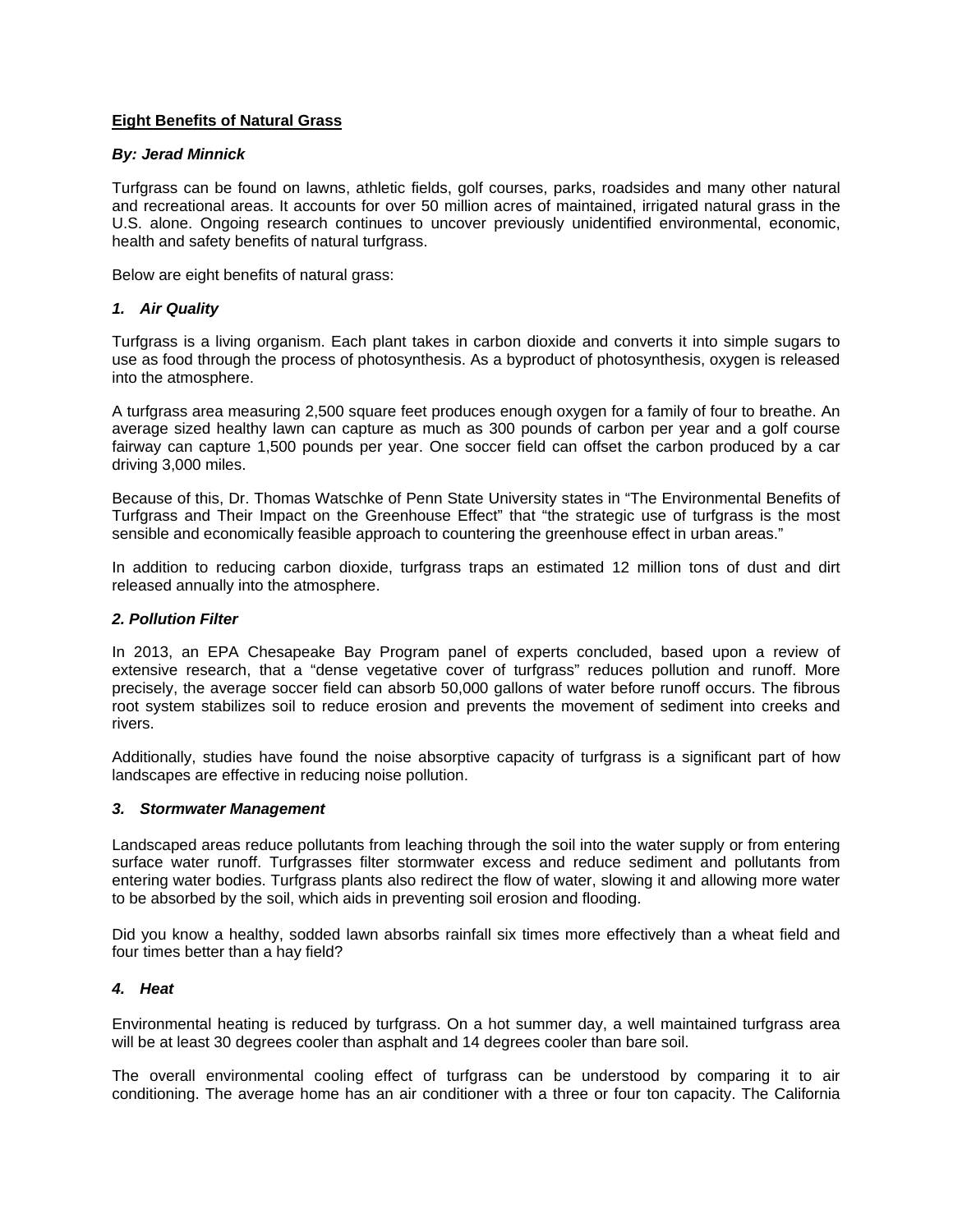Energy Commission has found the cooling effect of an average size lawn is equal to about nine tons of air conditioning. A single high school baseball field provides up to 70 tons of air conditioning. This cooling effect is beneficial for athletes and for reducing electrical needs for buildings and homes.

## *5. Wellness and Stress*

Green spaces have been shown to improve wellness and reduce stress. There is growing evidence that horticulture and natural grass found on sports fields and lawns is important on a human level. Plants lower blood pressure, reduce muscle tension related to stress, improve attention and reduce feelings of fear and anger or aggression.

In 2002, The University of California - Riverside conducted research to support that hospital stays are positively affected by turfgrass and green spaces. Patients in hospital rooms with a view of nature and lawns recover more quickly than similar patients in rooms with a view of building walls.

Similarly, people who live and work in an environment with a view of lawns and nature compared to an urban view, were found to recover from stress more quickly. Employees with a view of landscaped areas experience less job pressure, greater job satisfaction and fewer headaches than those who do not have a view or can only see manmade objects. Green spaces are also proven to increase work productivity.

Also related to wellness and stress, two surveys on Attention-Deficit / Hyperactivity Disorder have shown that children active in green spaces, such as lawn areas, experience less severe symptoms. Another study published in "Environment and Behavior" indicated green spaces can enable children to think more clearly and cope more effectively with life's stress.

# *6. Therapeutic*

The care of turfgrass and plants can have a positive, therapeutic effect and is included in many rehabilitation programs. These programs have been successfully used to treat certain illnesses, aid in the recovery of disabled people and help the elderly stay mobile. Programs have even been successfully implemented in prison systems, allowing inmates to acquire new, marketable skills that they can use when they return to civilian life.

# *7. Community Appeal*

Turfgrass and green spaces increase community appeal and improve property values. SmartMoney magazine indicates that consumers value a landscaped home up to 11.3 percent higher than its base price. Additionally, it says one of the most cost effective ways to boost a home's curb appeal is by attractively landscaping the yard. Well-manicured plots of land are one of the most important factors individuals and families consider when deciding where to live.

Green spaces create close-knit communities, which increases safety. Residents in landscaped areas tend to know their neighbors better, socialize more often and have stronger feelings of community when compared to residents living in more barren areas. Communities with trees and green spaces have lower crime, decreased police calls for domestic violence and decreased incidences of child abuse.

## *8. Recreation and Sport*

Turfgrass is used extensively for recreation and sport as well as providing places where adults, kids and pets can spend time outside the home. About 80 million people in the U.S. over the age of seven play sports on turfgrasses. The majority of professional athletes prefer to play on natural grass surfaces.

Providing places for recreation and encouraging activity is especially important with the Centers for Disease Control and Prevention reporting over one third of U.S. adults and 17 percent of American children and adolescents as obese. Recreational activities also provide children and adults leisure time in a positive and safe environment.

# *Available Tools*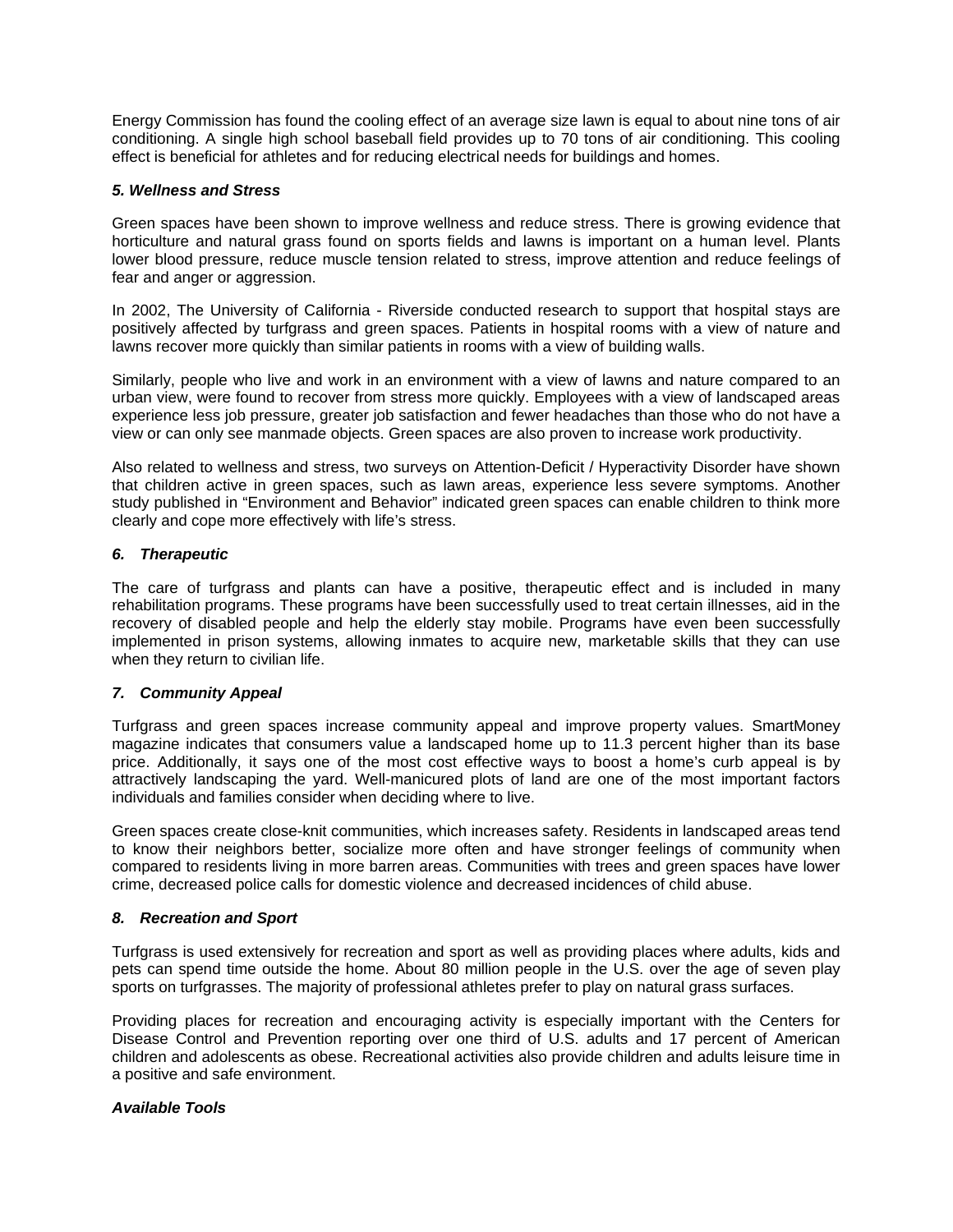There are many tools available to assist current sports turf managers, community volunteers, coaches, parents and other field users with maintenance and upkeep of a natural grass field.

Although a qualified sports turf manager is recommended for managing a sports facility, it is not always possible. [Sports Turf Managers Association](http://www.stma.org/) (STMA) is a non-profit association that advances professionalism in sports field management and safety through education, awareness programs and industry development.

STMA realizes it is important to equip the public with the tools necessary to achieve a safe athletic field for the community and has co-developed with its charity, The SAFE Foundation, four videos on how to evaluate the surface of a sports field. The videos provide a step-by-step process to evaluate a soccer or football [natural grass](http://www.stma.org/the-safe-foundation) field, a soccer or football [synthetic field, sports facilities/equipment](http://www.stma.org/the-safe-foundation) and a [baseball or](https://www.youtube.com/watch?v=h87z6JV4hx0)  [softball field.](https://www.youtube.com/watch?v=h87z6JV4hx0)

In addition, safety checklists are available to assess the safety and maintenance of [football, soccer,](http://www.stma.org/sites/stma/files/STMA_Bulletins/FootballSoccerFieldSafety_SAFE.pdf) [baseball, and softball](http://www.stma.org/sites/stma/files/STMA_Bulletins/BaseballSoftball_Field_SafetyandMaintenance_Checklist_3.pdf) fields. These tools allow the public to assess their fields and engage in conversations with the field manager.

Another instrument used to evaluate field playability is STMA's [Playing Conditions Index \(PCI\).](http://www.stma.org/playing-conditions-index-pci) It is an advanced assessment tool commonly used by trained sports field managers. The PCI consists of a worksheet with questions to be answered regarding visual assessment of the field in terms of resources available to and for the sports turf manager, frequency of field use, and the agronomic performance of the turf.

If the field is used for baseball or softball, there is another set of questions specific to the maintenance and conditioning of the infield skin, the mound, the base cutouts, and the batter's box. The assessment allows the sports field manager to identify areas where changes in strategies or resources are required that will most improve field conditions, and shows decision makers / field users where additional resources could likely improve field conditions.

## *How to Help*

Maintaining natural turfgrass and other green spaces is important for the environment, economy and local communities. When built and maintained properly, natural grass fields can provide safe, high performing surfaces that meet the needs of users without using too much water, fertilizer, or herbicides.

For more information on maintaining and evaluating natural grass fields, please log on to [www.STMA.org.](http://www.stma.org/)

## **About Jerad Minnick**

Jerad Minnick, a member of the [Sports Turf Manager's Association,](http://www.stma.org/) currently serves as Lead Advisor for the Natural Grass Advisory Group. Minnick previously worked for the Maryland Soccer Foundation, Kansas City Wizards and Kansas City Royals.

## **About STMA**

STMA is the not-for-profit, professional association for men and women who manage sports fields worldwide. Since 1981, the association and its 34 local chapters have been providing education, information and sharing practical knowledge in the art and science of sports field management. Its more than 2,600 members oversee sports fields and facilities at schools, colleges and universities, parks and recreational facilities, and professional sports stadiums.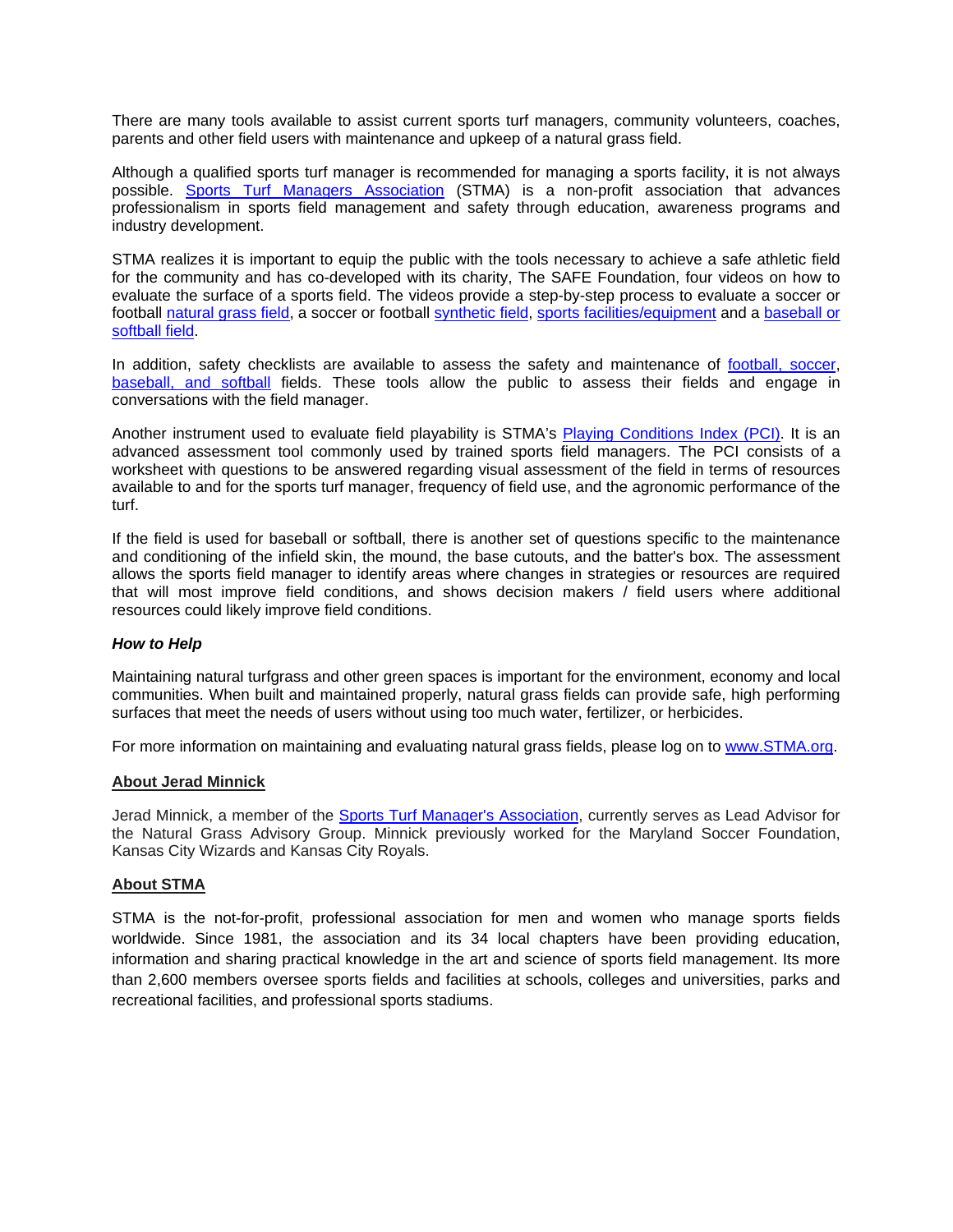# **Resource List**

Qian,Yaling & Follett, Ronald. (2002). Assessing Soil Carbon Sequestration in Turfgrass Systems Using Long-Term Soil Testing Data. Agron. J.94:930–935.

Sherratt, Pamela. The Benefits of Turf. [http://buckeyeturf.osu.edu/index.php?option=com\\_content&view=article&id=1277:the-benefits-of](http://buckeyeturf.osu.edu/index.php?option=com_content&view=article&id=1277:the-benefits-of-turf&catid=1:latest-news&Itemid=170)[turf&catid=1:latest-news&Itemid=170](http://buckeyeturf.osu.edu/index.php?option=com_content&view=article&id=1277:the-benefits-of-turf&catid=1:latest-news&Itemid=170)

Project Evergreen - <http://projectevergreen.org/resources/environmental-benefits-of-green-space/>

Recommendation of the Expert Panel to Define Removal Rates for Urban Nutrient Management [http://chesapeakestormwater.net/wp-content/uploads/dlm\\_uploads/2015/03/CBP-APPROVED-FINAL-](http://chesapeakestormwater.net/wp-content/uploads/dlm_uploads/2015/03/CBP-APPROVED-FINAL-UNM-EXPERT-PANEL-REPORT-032514_SHORT.pdf)[UNM-EXPERT-PANEL-REPORT-032514\\_SHORT.pdf](http://chesapeakestormwater.net/wp-content/uploads/dlm_uploads/2015/03/CBP-APPROVED-FINAL-UNM-EXPERT-PANEL-REPORT-032514_SHORT.pdf)

Robinette, G.O. 1972. Plants, people, and environmental quality. U.S. Dept. Inter., National Park Service, and Am. Soc. of Land. Arch. Fndtn, Washington D.C.

Virginia Cooperative Extension: *The Value of Landscaping*; [http://www.ext.vt.edu/pubs/envirohort/426-](http://www.ext.vt.edu/pubs/envirohort/426-721/426-721.html#TOC) [721/426-721.html#TOC](http://www.ext.vt.edu/pubs/envirohort/426-721/426-721.html#TOC)

Environmental Protection Agency: "Greenscaping, The Easy Way to a Greener, Healthier Yard."; <http://www.epa.gov/oppfead1/Publications/catalog/greenscaping.pdf>

Wolf, K.L., Ph.D., University of Washington; http://www.cfr.washington.edu/research.envmind/ <u>transportation.html</u>; Wolf, K. L. 2004, \_ rees, Parking and Green Law: Strategies for Sustainability\_ . Stone Mountain, GA: Georgia Forestry Commission, Urban and Community Forestry; [http://www.cfr.washington.edu/research.envmind/ Roadside/Trees\\_Parking.pdf](http://www.cfr.washington.edu/research.envmind/%20Roadside/Trees_Parking.pdf)

Greenroofs - <http://www.greenroofs.com/aboutus.htm>

California Energy Commission;<http://www.consumerenergycenter.org/home/outside>

*GrowerTalks;* <http://growertalks.com/archive/articles/1384.asp>

Green, R.L. 2002. Turf protects the environment, benefits health. UCRTRAC Newsletter, December. [http://ucrturf.ucr.edu](http://ucrturf.ucr.edu/)

Pioneer Thinking;<http://www.pioneerthinking.com/landscape.html>

Virginia Cooperative Extension: *Nutrient Management;* [http://www.ext.vt.edu/pubs/turf/430-400/430-](http://www.ext.vt.edu/pubs/turf/430-400/430-400.html) [400.html](http://www.ext.vt.edu/pubs/turf/430-400/430-400.html)

University of Illinois at Urbana-Champagne: *A.D.D. Kids: "Go Out and Play!";* <http://lhhl.uiuc.edu/adhd.htm>

*Cornell Chronicle;* [http://www.projectevergreen.com/pdf/Nature%20Benefits%20Children.pdf](http://www.projectevergreen.com/resources/Nature%20Benefits%20Children.pdf) 

Environmental/social benefits of residential lawns and landscaping - [http://www.backyardnature.com/cgi](http://www.backyardnature.com/cgi-bin/gt/tpl.h,content=383)[bin/gt/tpl.h,content=383](http://www.backyardnature.com/cgi-bin/gt/tpl.h,content=383)

*Smart Money Magazine,* March 3, 2003 issue

*Money Magazine;*

[http://money.cnn.com/magazines/moneymag/moneymag\\_archive/2006/04/01/8373307/index.htm](http://money.cnn.com/magazines/moneymag/moneymag_archive/2006/04/01/8373307/index.htm)